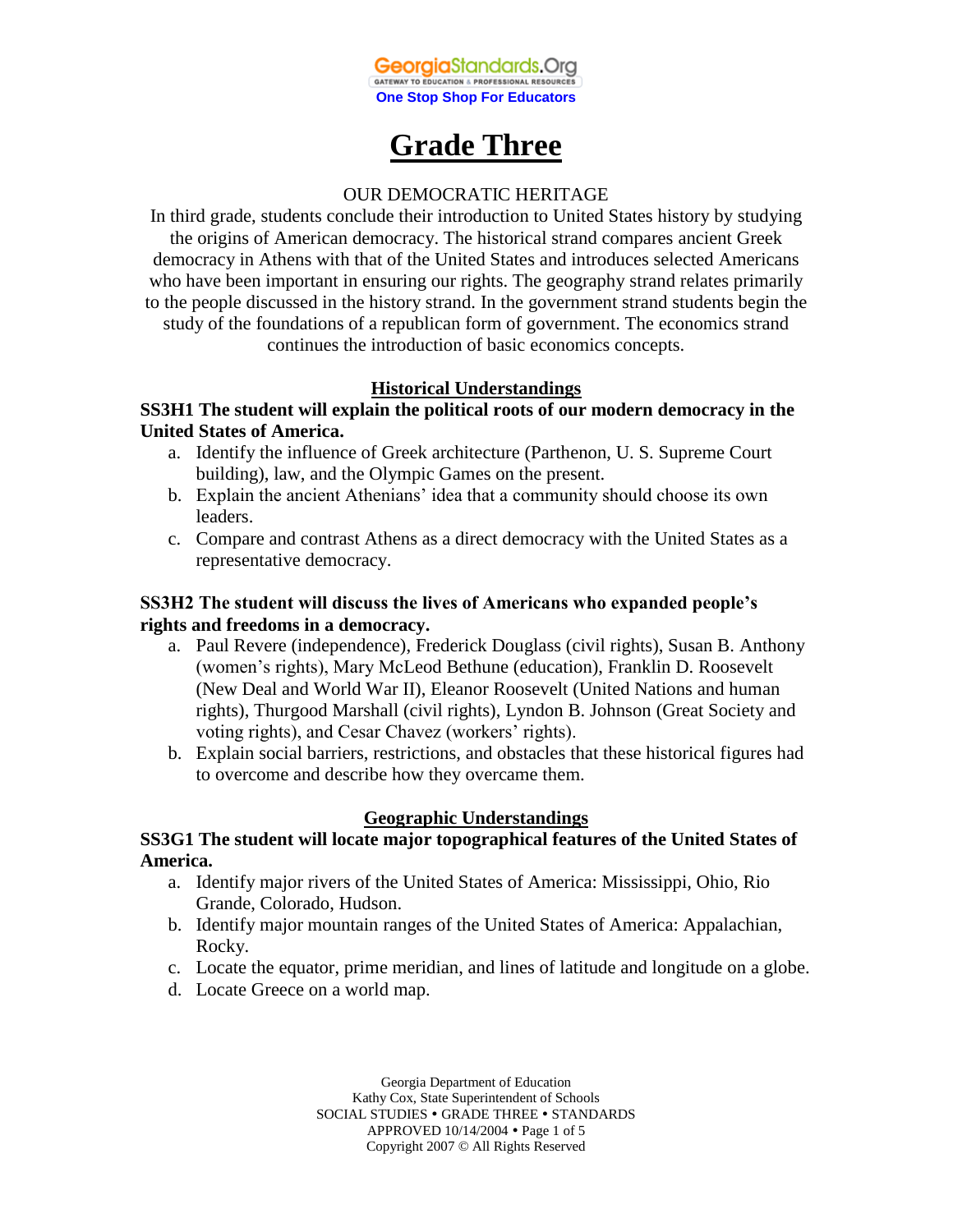## **SS3G2 The student will describe the cultural and geographic systems associated with the historical figures in SS3H2a.**

- a. Identify on a political map specific locations significant to the life and times of these historic figures.
- b. Describe how place (physical and human characteristics) had an impact on the lives of these historic figures.
- c. Describe how each of these historic figures adapted to and was influenced by his/her environment.
- d. Trace examples of travel and movement of these historic figures and their ideas across time.
- e. Describe how the region in which these historic figures lived affected their lives and had an impact on their cultural identification.

# **Government/Civic Understandings**

## **SS3CG1 The student will explain the importance of the basic principles that provide the foundation of a republican form of government.**

- a. Explain why in the United States there is a separation of power between branches of government and levels of government.
- b. Name the three levels of government (national, state, local) and the three branches in each (executive, legislative, judicial), including the names of the legislative branch (Congress, General Assembly, city commission or city council).
- c. State an example of the responsibilities of each level and branch of government.

**SS3CG2 The student will describe how the historical figures in SS3H2a display positive character traits of cooperation, diligence, liberty, justice, tolerance, freedom of conscience and expression, and respect for and acceptance of authority.**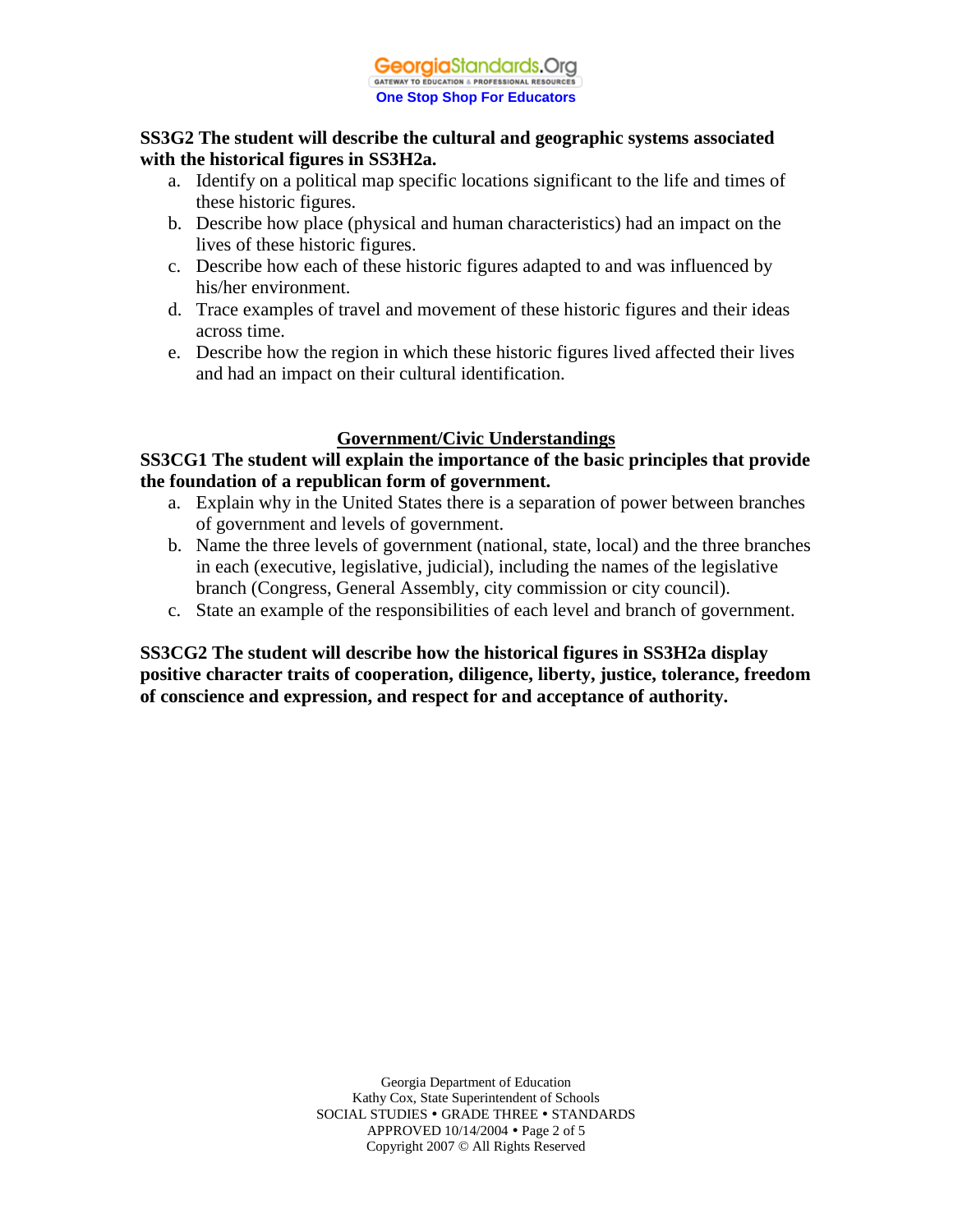

### **Economic Understandings**

#### **SS3E1 The student will describe the four types of productive resources:**

- a. Natural (land)
- b. Human (labor)
- c. Capital (capital goods)
- d. Entrepreneurship (used to create goods and services)

**SS3E2 The student will explain that governments provide certain types of goods and services in a market economy and pay for these through taxes and will describe services such as schools, libraries, roads, police/fire protection, and military.**

## **SS3E3 The student will give examples of interdependence and trade and will explain how voluntary exchange benefits both parties.**

- a. Describe the interdependence of consumers and producers of goods and services.
- b. Describe how goods and services are allocated by price in the marketplace.
- c. Explain that some things are made locally, some elsewhere in the country, and some in other countries.
- d. Explain that most countries create their own currency for use as money.

## **SS3E4 The student will describe the costs and benefits of personal spending and saving choices.**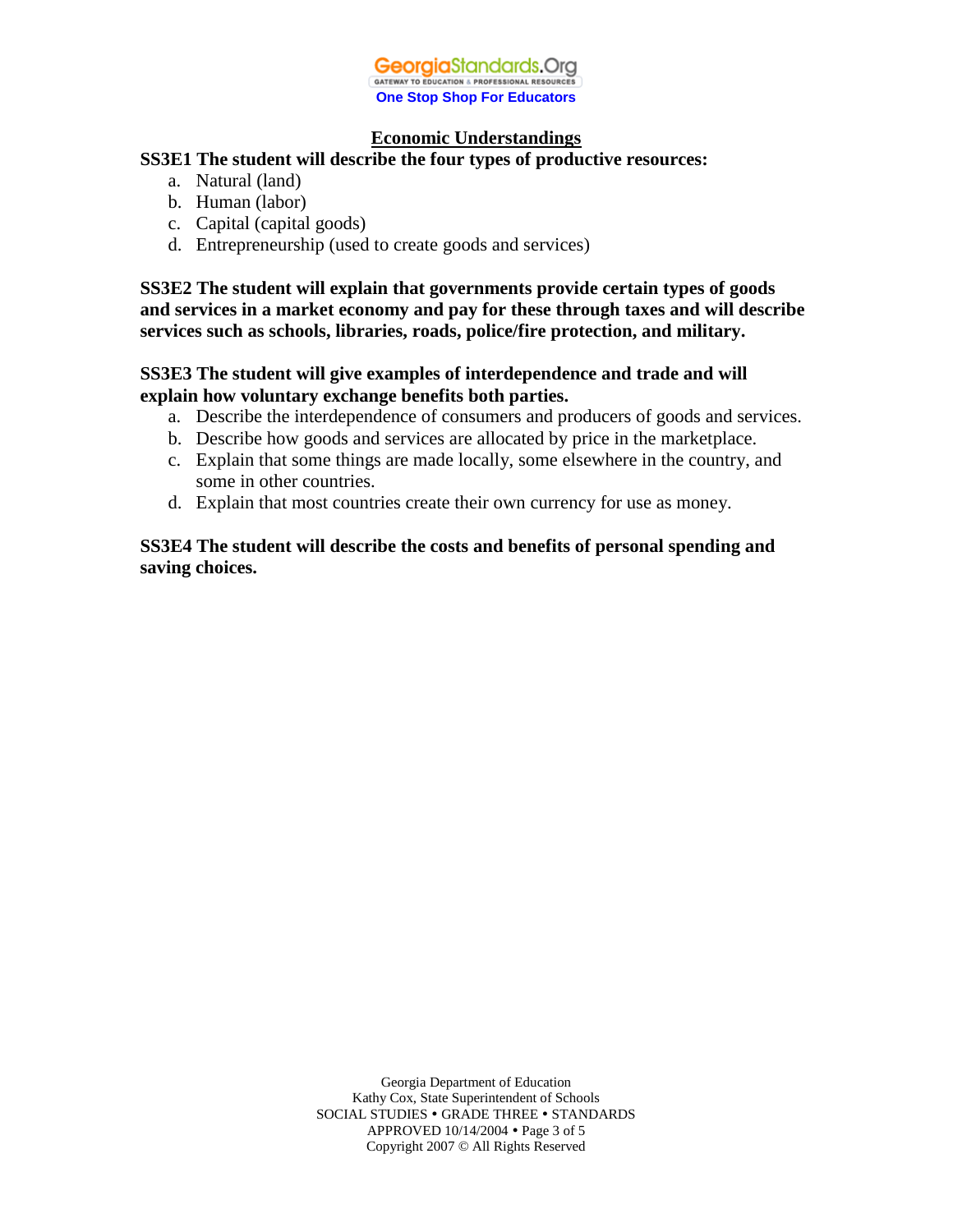

# **Social Studies Skills Matrices**

MAP AND GLOBE SKILLS

GOAL: The student will use maps to retrieve social studies information.

I: indicates when a skill is introduced in the standards and elements as part of the content

D: indicates grade levels where the teacher must develop that skill using the appropriate content M: indicates grade level by which student should achieve mastery, the ability to use the skill in all situations

A: indicates grade levels where students will continue to apply and improve mastered skills

| Map and Globe Skills                                                                                                                                                                    | K | 1           | $\overline{2}$ | 3           | 4            | 5            | 6              | 7 | 8              | $9-$<br>12   |
|-----------------------------------------------------------------------------------------------------------------------------------------------------------------------------------------|---|-------------|----------------|-------------|--------------|--------------|----------------|---|----------------|--------------|
| 1. use cardinal directions                                                                                                                                                              | I | M           | A              | A           | A            | A            | A              | A | $\mathbf{A}$   | $\mathbf{A}$ |
| 2. use intermediate directions                                                                                                                                                          |   | $\mathbf I$ | M              | A           | A            | A            | A              | A | A              | A            |
| 3. use a letter/number grid system to<br>determine location                                                                                                                             |   |             | I              | M           | A            | A            | $\mathbf{A}$   | A | A              | A            |
| 4. compare and contrast the categories of<br>natural, cultural, and political features<br>found on maps                                                                                 |   |             | I              | M           | A            | A            | $\mathsf{A}$   | A | A              | A            |
| 5. use inch to inch map scale to determine<br>distance on map                                                                                                                           |   |             | I              | M           | $\mathbf{A}$ | A            | A              | A | $\mathbf{A}$   | A            |
| 6. use map key/legend to acquire<br>information from, historical, physical,<br>political, resource, product and economic<br>maps                                                        |   |             | I              | D           | M            | $\mathbf{A}$ | $\overline{A}$ | A | $\overline{A}$ | A            |
| 7. use a map to explain impact of<br>geography on historical and current events                                                                                                         |   |             | I              | D           | M            | $\mathbf{A}$ | $\mathbf{A}$   | A | $\mathbf{A}$   | A            |
| 8. draw conclusions and make<br>generalizations based on information from<br>maps                                                                                                       |   |             |                | $\mathbf I$ | M            | $\mathbf{A}$ | $\mathbf{A}$   | A | $\mathbf{A}$   | A            |
| 9. use latitude and longitude to determine<br>location                                                                                                                                  |   |             |                | $\mathbf I$ | D            | D            | D              | M | A              | A            |
| 10. use graphic scales to determine<br>distances on a map                                                                                                                               |   |             |                |             | I            | M            | $\mathbf{A}$   | A | A              | A            |
| 11. compare maps of the same place at<br>different points in time and from different<br>perspectives to determine changes,<br>identify trends, and generalize about<br>human activities |   |             |                |             | $\mathbf I$  | M            | $\mathbf{A}$   | A | A              | A            |
| 12. compare maps with data sets (charts,<br>tables, graphs) and /or readings to draw<br>conclusions and make generalizations                                                            |   |             |                |             | I            | M            | A              | A | A              | A            |

Georgia Department of Education Kathy Cox, State Superintendent of Schools SOCIAL STUDIES . GRADE THREE . STANDARDS APPROVED 10/14/2004 Page 4 of 5 Copyright 2007 © All Rights Reserved